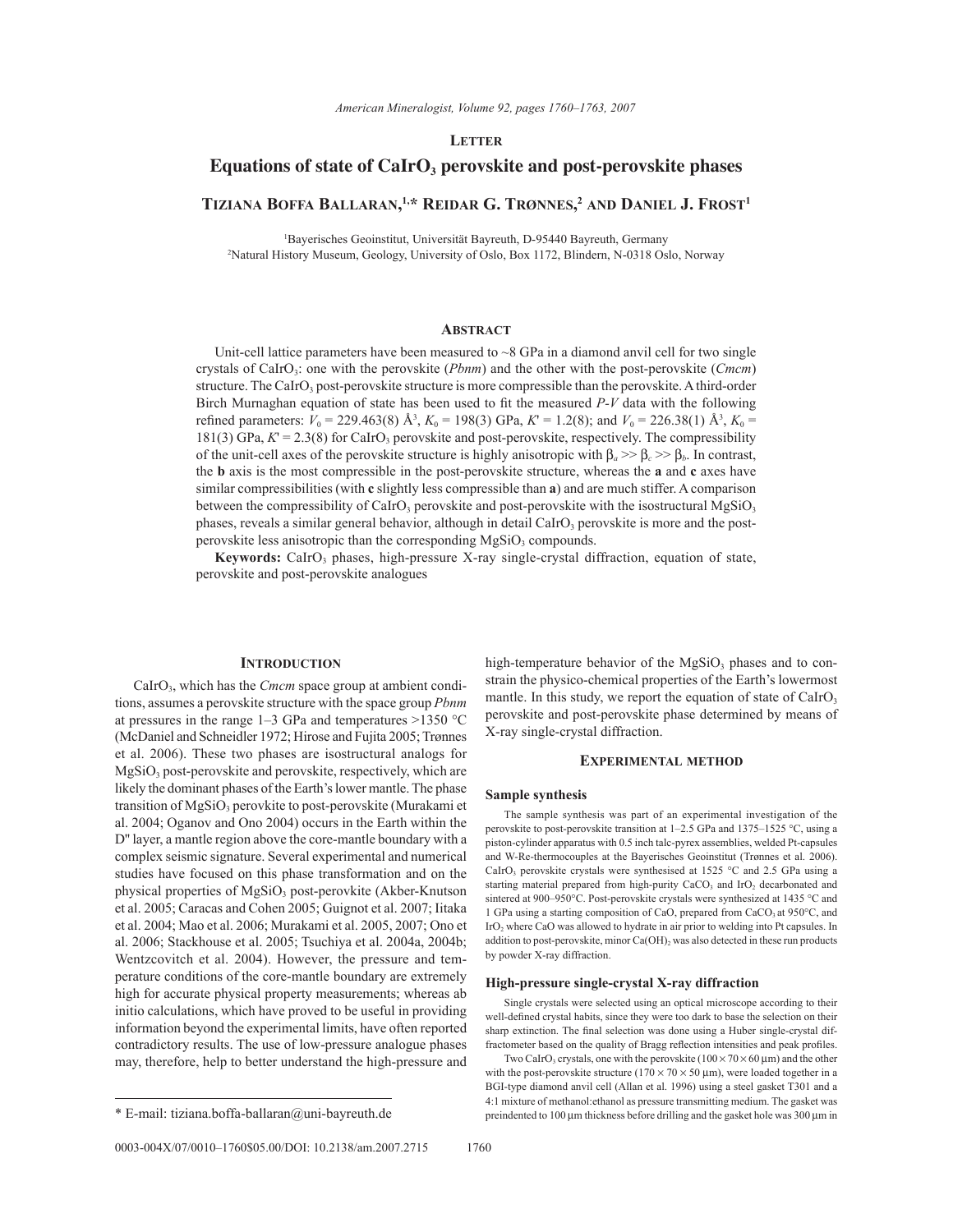diameter. Ruby spheres were used as internal diffraction pressure standards (Mao et al. 1986). The unit-cell parameters were determined at 11 different pressures up to about 7.8 GPa and at room temperature on a Huber four-circle diffractometer (non-monochromatized Mo*K*α radiation) using the eight-position centering procedure according to King and Finger (1979) and Angel et al. (2000). The centering procedure and vector-least-square refinement of the unit-cell constants were performed by SINGLE04 software according to the protocol of Ralph and Finger (1982) and Angel et al. (2000). The unit-cell data at different pressures are reported in Table 1.

#### **RESULTS**

The variation of the unit-cell volume as a function of pressure is shown in Figure 1 for both crystals. No discontinuity has been observed up to 7.8 GPa. A further increase in pressure was not possible due to a failure of the gasket; data were instead collected on decompression. The data point collected in decompression at 5.26 GPa for the perovskite sample resulted from reflections with quite large profiles (likely due to the fact that the crystal was bridged between the diamonds). For this reason the data collected in decompression were not considered during the equation of state fitting procedure. A third-order Birch-Murnaghan equation of state (BM3 EoS) was used to fit the  $P$ - $V$  data (Eosfit<sup>52</sup> program; Angel 2002). The resulting EoS parameters are reported in Table 2. The first pressure derivative,  $K'$ , of the bulk modulus,  $K_0$ , is smaller than 4 for both samples. These values are in excellent agreement with those obtained from weighted fits of the "normalized stress"  $F_E = P/3f_E(1 +$  $2f_E$ <sup>5/2</sup> – finite strain  $f_E = [(V_0/V)^{2/3} - 1]/2$  plot (Angel 2000) shown in Figure 2. The axial compressibilities of both samples are strongly anisotropic (Figs. 3 and 4) as shown by the BM3 EoS parameters obtained for the unit-cell axes (Table 2). The values of the "linear"- $K_0$  obtained from the BM3 EoS fits of the unitcell axes are one third of the inverse of the linear compressibility  $\beta_0 = \frac{1}{l_0} \left( \frac{\delta l}{\delta P} \right)_{P=0}$  $\overline{\phantom{a}}$ ⎞ ⎠  $\frac{1}{l_0} \left( \frac{\delta l}{\delta P} \right)_{P=1}$ *l P <sup>P</sup>* (Angel 2000) also reported in Table 2.



FIGURE 1. Unit-cell volume variation of CaIrO<sub>3</sub> perovskite (filled circles) and post-perovskite (open circles) crystals as a function of pressure. Solid lines are third-order Birch-Murnaghan EoS fits through the data. Uncertainties are smaller than the symbols used except for the data point at 5.26 GPa collected for the perovskite sample, whose reflection profiles were quite broad and which falls outside the EoS fit.

### **DISCUSSION**

 $Calro<sub>3</sub>$  post-perovskite is more compressible than the perovskite polymorph, mainly as a result of the major difference in compressibility of the **b** axis between the two structures (Table 2, Figs. 3-4). The same applies to the isostructural  $MgSiO<sub>3</sub>$ 

TABLE 1. Lattice parameters collected at different pressures for CalrO<sub>3</sub> perovskite and post-perovskite crystals

| P(GPa)      | a (Å)                                         | b (Å)                  | $c(\AA)$    | $V(\AA)$    |
|-------------|-----------------------------------------------|------------------------|-------------|-------------|
|             |                                               | Perovskite (Pbnm)      |             |             |
| 0.00010(1)  | 5.34765(10)                                   | 5.59186(9)             | 7.6735(2)   | 229.463(8)  |
| 1.56(5)     | 5.32906(13)                                   | 5.58355(12)            | 7.6531(3)   | 227.718(12) |
| 2.06(5)     | 5.32251(9)                                    | 5.58091(12)            | 7.64550(12) | 227.105(10) |
| 3.05(5)     | 5.31005(11)                                   | 5.57602(11)            | 7.6320(3)   | 225.976(10) |
| 4.00(5)     | 5.29799(11)                                   | 5.57157(11)            | 7.6194(3)   | 224.911(11) |
| 4.74(5)     | 5.28937(11)                                   | 5.56848(10)            | 7.6103(2)   | 224.152(10) |
| 5.63(5)     | 5.27702(9)                                    | 5.56466(10)            | 7.5976(2)   | 223.100(9)  |
| 6.69(5)     | 5.26435(10)                                   | 5.56066(12)            | 7.5848(3)   | 222.032(11) |
| 7.44(5)     | 5.25429(11)                                   | 5.55758(12)            | 7.5746(3)   | 221.188(10) |
| 7.79(5)     | 5.24959(8)                                    | 5.55629(9)             | 7.5699(2)   | 220.801(8)  |
| $5.26(5)$ * | 5.2846(8)                                     | 5.5684(9)              | 7.607(2)    | 223.86(8)   |
|             |                                               | Post-perovskite (Cmcm) |             |             |
| 0.00010(1)  | 3.14541(12)                                   | 9.8618(3)              | 7.29788(11) | 226.376(12) |
| 1.56(5)     | 3.13844(10)                                   | 9.8224(3)              | 7.28301(9)  | 224.513(10) |
| 2.06(5)     | 3.13613(9)                                    | 9.8083(2)              | 7.27784(8)  | 223.868(10) |
| 3.05(5)     | 3.13176(10)                                   | 9.7822(3)              | 7.26821(9)  | 222.665(10) |
| 4.00(5)     | 3.12768(12)                                   | 9.7573(4)              | 7.25933(11) | 221.539(12) |
| 4.74(5)     | 3.12487(17)                                   | 9.7383(5)              | 7.25286(17) | 220.711(17) |
| 5.63(5)     | 3.12079(9)                                    | 9.7150(2)              | 7.24434(8)  | 219.638(9)  |
| 6.69(5)     | 3.11669(9)                                    | 9.6900(2)              | 7.23571(8)  | 218.524(8)  |
| 7.44(5)     | 3.1136(8)                                     | 9.6706(2)              | 7.22909(7)  | 217.670(7)  |
| 7.79(5)     | 3.1121(2)                                     | 9.6620(6)              | 7.2259(2)   | 217.28(2)   |
| $5.26(5)$ * | 3.12238(8)                                    | 9.7241(2)              | 7.24736(7)  | 220.047(8)  |
|             | Note: Standard deviations are in parentheses. |                        |             |             |

\* Data point measured in decompression.



**FIGURE 2.**  $F_E$ - $f_E$  plot based on the Birch-Murnaghan EoS for CaIrO<sub>3</sub> perovskite (filled circles) and post-perovskite (open circles) crystals. The values of  $V_0$  used to calculate the finite strain are those measured at room pressure. Dotted lines are weighted fits through all the data having the following equations:  $F_E = 198(3) - 825(244) f_E$  and  $F_E = 181(2) - 433(214)$  $f_E$  for CaIrO<sub>3</sub> perovskite and post-perovskite, respectively. Solid lines are weighted fits through the data collected at  $P > 4$  GPa. Confidence ellipses in  $K_0$  and  $K'$  equivalent of  $1\sigma$  for a normal distribution of a single variable for the fits of the BM3 EoS to the  $P-V$  data of CaIrO<sub>3</sub> perovskite and post-perovskite are shown in the inserted graph.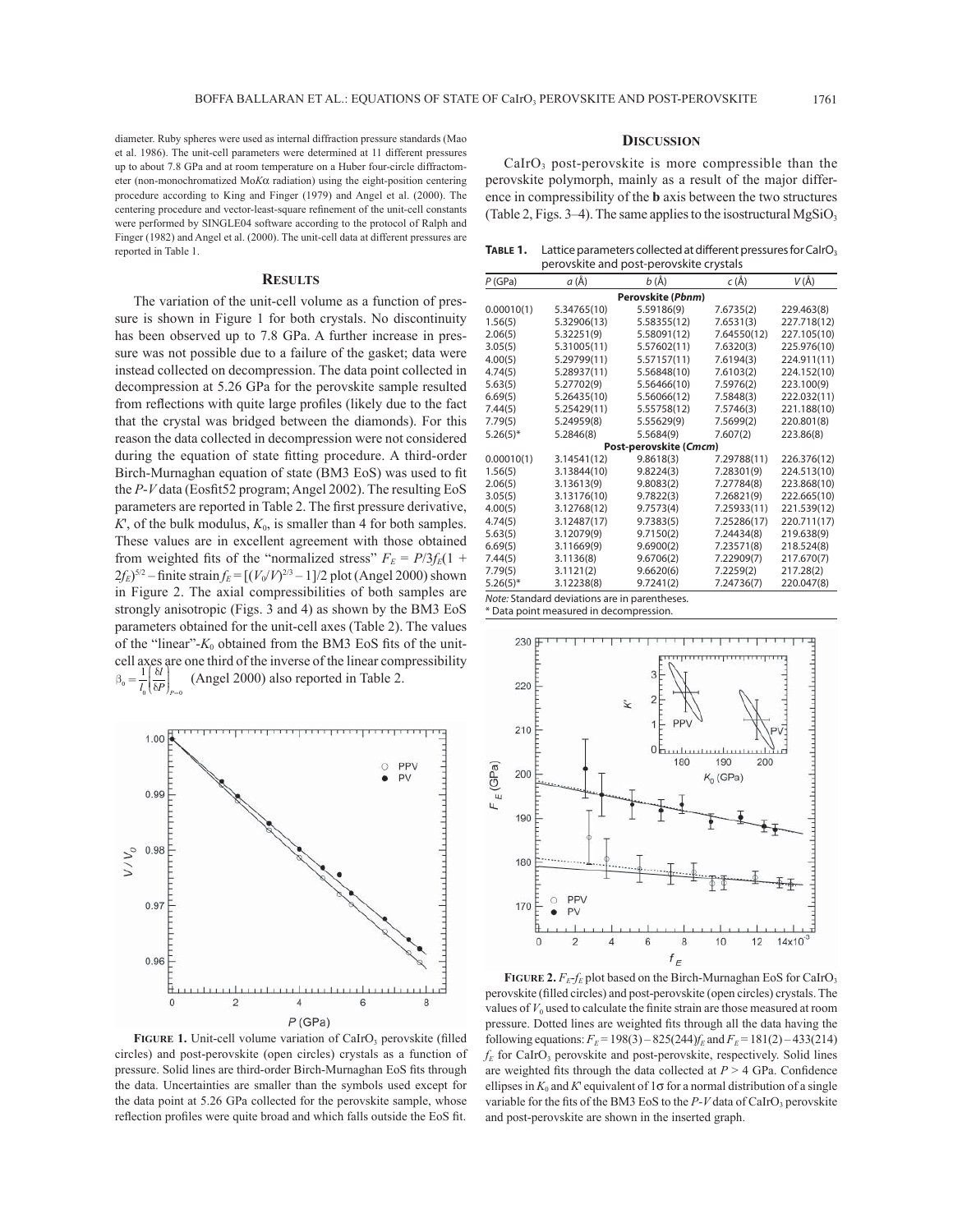|                                       | Perovskite (Pbnm) | Post-perovskite (Cmcm) |
|---------------------------------------|-------------------|------------------------|
| $a_0(\AA)$                            | 5.3477(1)         | 3.1454(1)              |
| $K_0(a)$ (GPa)                        | 146(2)            | 228(5)                 |
| К                                     | $-1.0(5)$         | 4(1)                   |
| $\beta_{0a}$ (GPa <sup>-1</sup> )     | 0.00228           | 0.00146                |
| $b_0(\AA)$                            | 5.5919(1)         | 9.8619(3)              |
| $K_0(b)$ (GPa)                        | 322(7)            | 124(2)                 |
| К                                     | 26(3)             | 0.9(5)                 |
| $\beta_{\rm ob}$ (GPa <sup>-1</sup> ) | 0.00104           | 0.00269                |
| $c_0(\AA)$                            | 7.6735(2)         | 7.2979(1)              |
| $K_0(c)$ (GPa)                        | 187(3)            | 243(4)                 |
| К                                     | 1.2(8)            | 5(1)                   |
| $\beta_{0c}$ (GPa <sup>-1</sup> )     | 0.00178           | 0.00137                |
| $V_0(\AA^3)$                          | 229.463(8)        | 226.38(1)              |
| $K_0$ (GPa)                           | 198(3)            | 181(3)                 |
| К                                     | 1.2(8)            | 2.3(8)                 |

**TABLE 2.** BM3 EoS parameters fitted to the CalrO<sub>3</sub> perovskite and post-perovskite compressibility data



FIGURE 3. Axial compressibility of CaIrO<sub>3</sub> perovskite phase. Filled circles: **a** axis; filled squares: **b** axis; and filled triangles: **c** axis. Solid curves are BM3 EoS fits through the data. Uncertainties are smaller than the symbols used except for the data point at 5.26 GPa (see text).

phases, as indicated by experimental and computational studies (Akber-Knutson et al. 2005; Caracas and Cohen 2005; Guignot et al. 2007; Ono et al. 2006; Shieh et al. 2006). The values of *K*' reported in Table 2 for the two phases appear to be the same given the uncertainties, however a careful analysis of the *F-f* plot (Fig. 2) shows that the *P-V* data are indeed consistent with postperovskite becoming more incompressible with pressure relative to perovskite. In fact, linear weighted fits of the high-pressure *F-f* data alone (for  $P > 4$  GPa) do not differ significantly from those obtained considering the entire pressure range and give  $K_0$ and *K*' values in excellent agreement with those obtained from the BM3 EoS fits. This result supports theoretical calculations which indicate that the  $K'$  of MgSiO<sub>3</sub> post-perovskite is slightly larger than that of  $MgSiO<sub>3</sub>$  perovskite (Akber-Knutson et al. 2005; Caracas and Cohen 2005). Such a conclusion had not been supported to date by experimental results, which, given the high pressures required, have always reported  $K'$  for  $MgSiO<sub>3</sub>$ 



FIGURE 4. Axial compressibility of CaIrO<sub>3</sub> post-perovskite phase. Open circles: **a** axis; open squares: **b** axis; and open triangles: **c** axis. Solid curves are BM3 EoS fits through the data. Uncertainties are smaller than the symbols used.

perovskite and post perovskite fixed to the value of 4 (Fiquet et al. 2000; Andrault el al. 2001; Ono et al. 2006; Shieh et al. 2006; Guignot et al. 2007).

The axial compressibility ratios  $\beta_{0a}:\beta_{0b}:\beta_{0c}$  are 1:0.46:0.78 and 0.54:1:0.51 for CaIrO<sub>3</sub> perovskite and post-perovskite, respectively. The axial compressibility scheme of  $Calro<sub>3</sub>$  perovskite is similar, although more pronounced, to that reported for  $MgSiO<sub>3</sub>$ perovskite (Ross and Hazen 1990; Fiquet et al. 2000; Wentzcovitch et al. 1998; Vanpeteghem et al. 2006), with the **b** axis much less compressible than the other two unit-cell directions. However, the compressibility of the **a** and **c** axes is almost the same in  $MgSiO<sub>3</sub>$  perovskite. In contrast, although the compressibility scheme of CaIrO<sub>3</sub> and MgSiO<sub>3</sub> post-perovskite are also similar, it appears that the anisotropy of  $MgSiO<sub>3</sub>$  post-perovskite is more pronounced if the room pressure compressibility values are considered (Guignot et al. 2007). However, the axial compressibility ratios at 136 GPa and 0 K (Stackhouse et al. 2005) in the stability field of  $MgSiO<sub>3</sub>$  post-perovskite are similar to those obtained in this study for its low-pressure analogue. The major difference between the compressibility schemes of perovskite and post-perovskite is shown by the **b** axis, which is the direction along which the three-dimensional octahedral framework of perovskite is broken to give rise to the octahedral layers of the post-perovskite structure. The increase of compressibility along the **b** axis of post-perovskite with respect to perovskite seems to account for the smaller bulk modulus value obtained for the former.

Our high-pressure experimental results on the elasticity of the CaIrO<sub>3</sub> polymorphs are broadly consistent with the density functional theory (DFT) modeling of Stølen and Trønnes (2007). The DFT-study gives zero pressure crystallographic axes of both polymorphs that are slightly shorter (average 98.9%) than those measured experimentally, with the unit-cell volume difference of 2.7% for perovskite and 3% for post-perovskite, which is on the